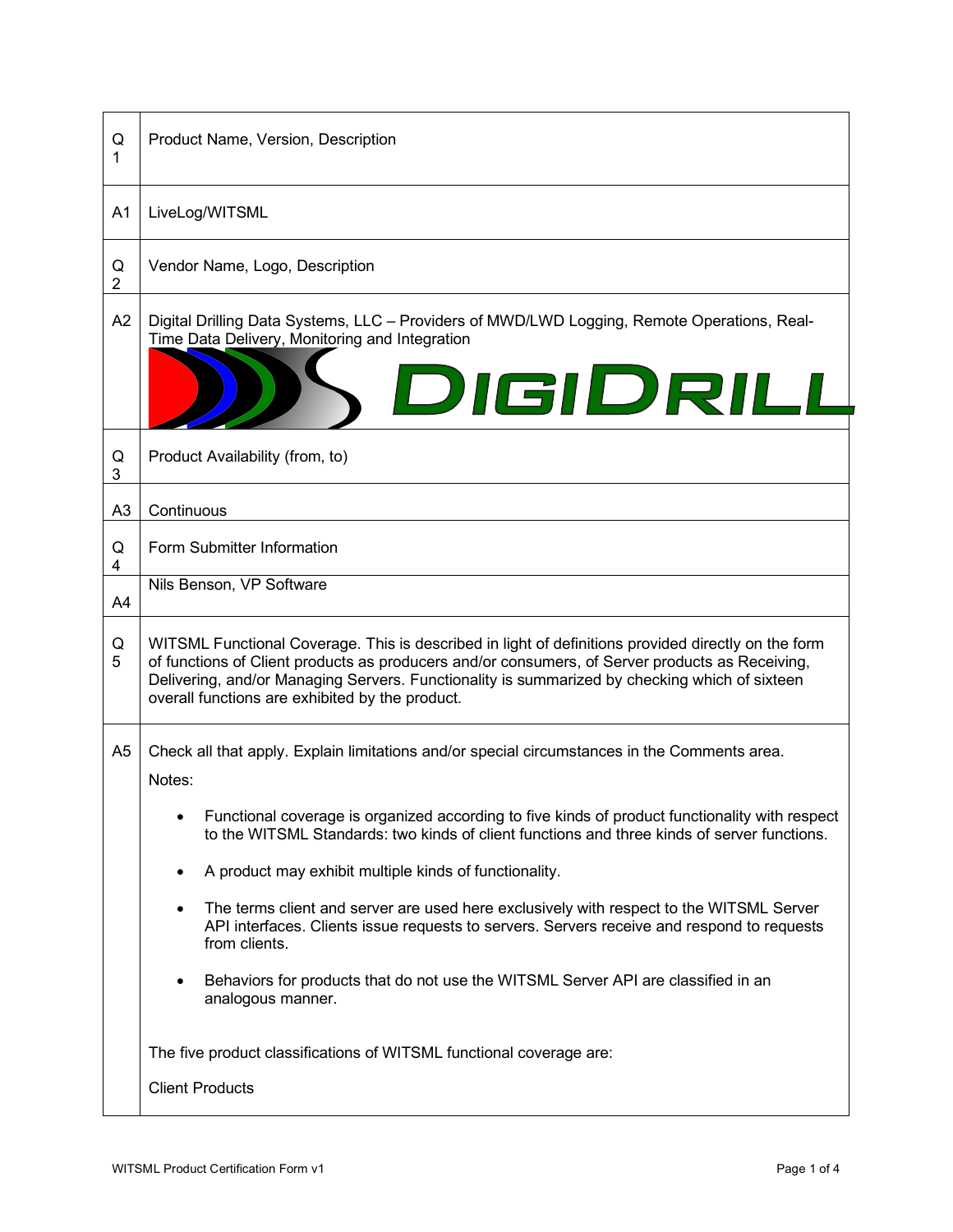|                        | 1. WITSML Producer Client -- a product that generates or otherwise obtains data that is<br>formulated as WITSML object instances and sent to a WITSML Server to be incorporated in<br>that server's data population. Examples of such products include products that pick up real-<br>time data from sensor devices, format it, and send it to a server; and products that extract<br>data from data stores, format it, and send it to a server. |
|------------------------|--------------------------------------------------------------------------------------------------------------------------------------------------------------------------------------------------------------------------------------------------------------------------------------------------------------------------------------------------------------------------------------------------------------------------------------------------|
|                        | 2. WITSML Consumer Client -- a product that issues requests for data as queries of<br>subscriptions to a WITSML Server and then receives data as query responses or<br>subscription publications. Examples of such products include products that acquire data<br>from a server, possibly reformat it, and delivery it to an application program or viewer utility.                                                                              |
| 1&2.                   | Products the exhibit combined Producer and Consume Client functions may be application<br>programs that operate directly on a WITSML Server, such as a mudlogging application or a<br>pore pressure analysis application.                                                                                                                                                                                                                        |
|                        | <b>Server Products</b>                                                                                                                                                                                                                                                                                                                                                                                                                           |
|                        | 3. WITSML Receiving Server -- a product that performs WITSML Server functions in general<br>and, in particular, acquires data from external sources. Data acquisition may be through<br>WITSML API interfaces or other mechanisms.                                                                                                                                                                                                               |
|                        | 4. WITSML Delivering Server -- a product that performs WITSML Server functions in general<br>and, in particular, delivers data to external destinations. Data delivery may be through<br>WITSML API interfaces or other mechanisms.                                                                                                                                                                                                              |
|                        | 5. WITSML Managing Server -- a product that performs WITSML Server functions in general<br>and, in particular, supports requests from authorized client applications to augment (extend),<br>modify, or delete (part or all) WITSML object instances.                                                                                                                                                                                            |
| 3&4.                   | The general understanding and expectation is that a product characterized as a WITSML<br>Server supports both Receiving and Delivering Server functionality.                                                                                                                                                                                                                                                                                     |
|                        | 3&4&5. The addition of Managing Server functionality allows a WITSML Server product to do more<br>than store and forward data, such as supporting data quality management client<br>applications that help ensure the integrity and quality of data content in a Server data<br>population.                                                                                                                                                      |
|                        | <b>General Functions</b>                                                                                                                                                                                                                                                                                                                                                                                                                         |
|                        | 6. Virtually all products associated with the WITSML Standards will issue and/or process<br>WITSML Server General Functions to determine the capabilities and version of a server<br>product.                                                                                                                                                                                                                                                    |
|                        | 1. WITSML Producer Client A product that (generates and) sends WITSML object instances to a<br>destination process:                                                                                                                                                                                                                                                                                                                              |
| 1a [<br>1 <sub>b</sub> | ] Sends to a WITSML Server using AddToStore interface<br>Otherwise                                                                                                                                                                                                                                                                                                                                                                               |
| process:               | 2. WITSML Consumer Client A product that requests and receives WITSML data from a source                                                                                                                                                                                                                                                                                                                                                         |
| 2a [<br>2b             | Queries a WITSML Server using GetFromStore interface<br>Subscribes to a WITSML Server using Publish interface                                                                                                                                                                                                                                                                                                                                    |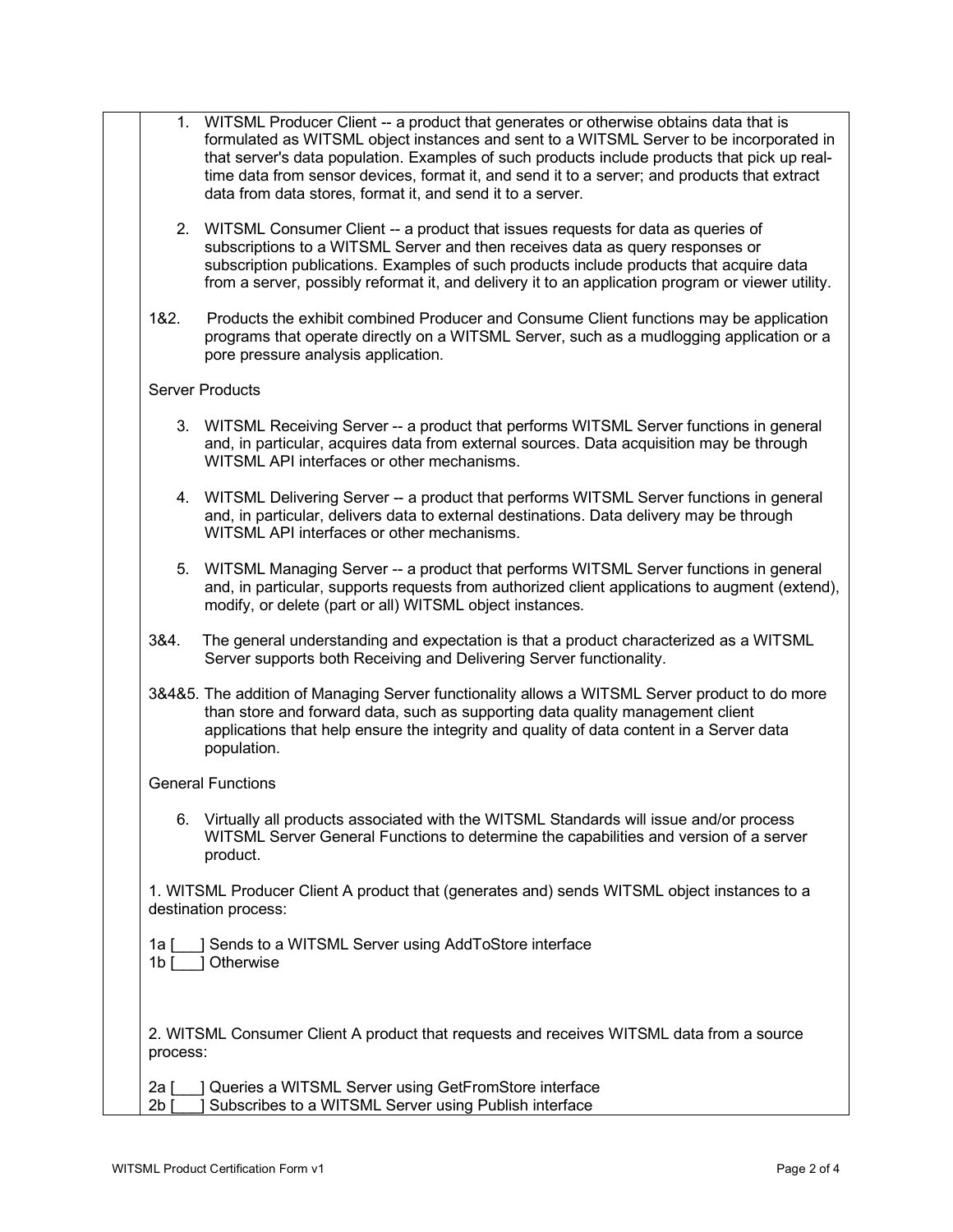|                | 2c <sub>1</sub><br>Otherwise                                                                                                                                                                          |
|----------------|-------------------------------------------------------------------------------------------------------------------------------------------------------------------------------------------------------|
|                |                                                                                                                                                                                                       |
|                |                                                                                                                                                                                                       |
|                | 3. WITSML Receiving Server A product that performs the WITSML Server interfaces and receives                                                                                                          |
|                | data from source processes:                                                                                                                                                                           |
|                |                                                                                                                                                                                                       |
|                | 3a [___] Receives WITSML object instances via AddToStore interface                                                                                                                                    |
|                | 3b [X] Otherwise receives WITSML object instances<br>3c [X] Receives non-WITSML form data treated as if it were WITSML                                                                                |
|                | object instances or a virtual equivalent                                                                                                                                                              |
|                |                                                                                                                                                                                                       |
|                | 4. WITSML Delivering Server A product that performs the WITSML Server interfaces and delivers                                                                                                         |
|                | data to destination processes:                                                                                                                                                                        |
|                | 4a [X] Delivers WITSML data in response to queries via GetFromStore                                                                                                                                   |
|                | interface                                                                                                                                                                                             |
|                | 4b [ ] Publishes WITSML data in response to subscriptions via the Publish interface                                                                                                                   |
|                | 4c [ X ] Otherwise delivers WITSML data                                                                                                                                                               |
|                | 4d [ X ] Delivers non-WITSML form data derived from WITSML object                                                                                                                                     |
|                | instances or a virtual equivalent                                                                                                                                                                     |
|                | 5. WITSML Managing Server A product that performs the WITSML Server interfaces and manages                                                                                                            |
|                | (augments, changes, deletes portions, or deletes entirely) WITSML object instances or a virtual                                                                                                       |
|                | equivalent:                                                                                                                                                                                           |
|                | 5a [___] Processes modification requests via AddToStore,                                                                                                                                              |
|                | UpdateInStore, DeleteFromStore interfaces                                                                                                                                                             |
|                | 5b [X] Otherwise processes modification requests                                                                                                                                                      |
|                |                                                                                                                                                                                                       |
|                | 6. WITSML General Functions A product that issues general WITSML Server interface requests to a<br><b>WITSML Server:</b>                                                                              |
|                |                                                                                                                                                                                                       |
|                | 6a [ ] Issues GetVersion and/or GetCapabilities                                                                                                                                                       |
|                | A product that performs the general WITSML Server interfaces:                                                                                                                                         |
|                | 6b [X ] Processes GetVersion and/or GetCapabilities                                                                                                                                                   |
|                |                                                                                                                                                                                                       |
| Q              | WITSML Data Coverage. This is described by indicating for each of twenty types of data whether                                                                                                        |
| 6              | the data is Delivered and/or Received by the product. Provision for additional data type support is                                                                                                   |
|                | given. Special limitations between Functions and Data must be explained.                                                                                                                              |
|                |                                                                                                                                                                                                       |
|                |                                                                                                                                                                                                       |
|                | functions supported or functions not-supported, e.g. supported by 1a. Explain other limitations or                                                                                                    |
|                |                                                                                                                                                                                                       |
|                |                                                                                                                                                                                                       |
|                |                                                                                                                                                                                                       |
|                | [ D ] Wellbore                                                                                                                                                                                        |
|                | _D_] Log & WellLog                                                                                                                                                                                    |
|                | D ] Trajectory & Traj. Stn.                                                                                                                                                                           |
|                |                                                                                                                                                                                                       |
|                |                                                                                                                                                                                                       |
|                |                                                                                                                                                                                                       |
| A <sub>6</sub> | Mark D for Deliver and R for Receive, as applicable. If all functions do not apply, note either<br>special cases in the Comments area.<br>] Realtime<br>D ] Well<br>] Message<br>D ] Mud Log<br>] Rig |